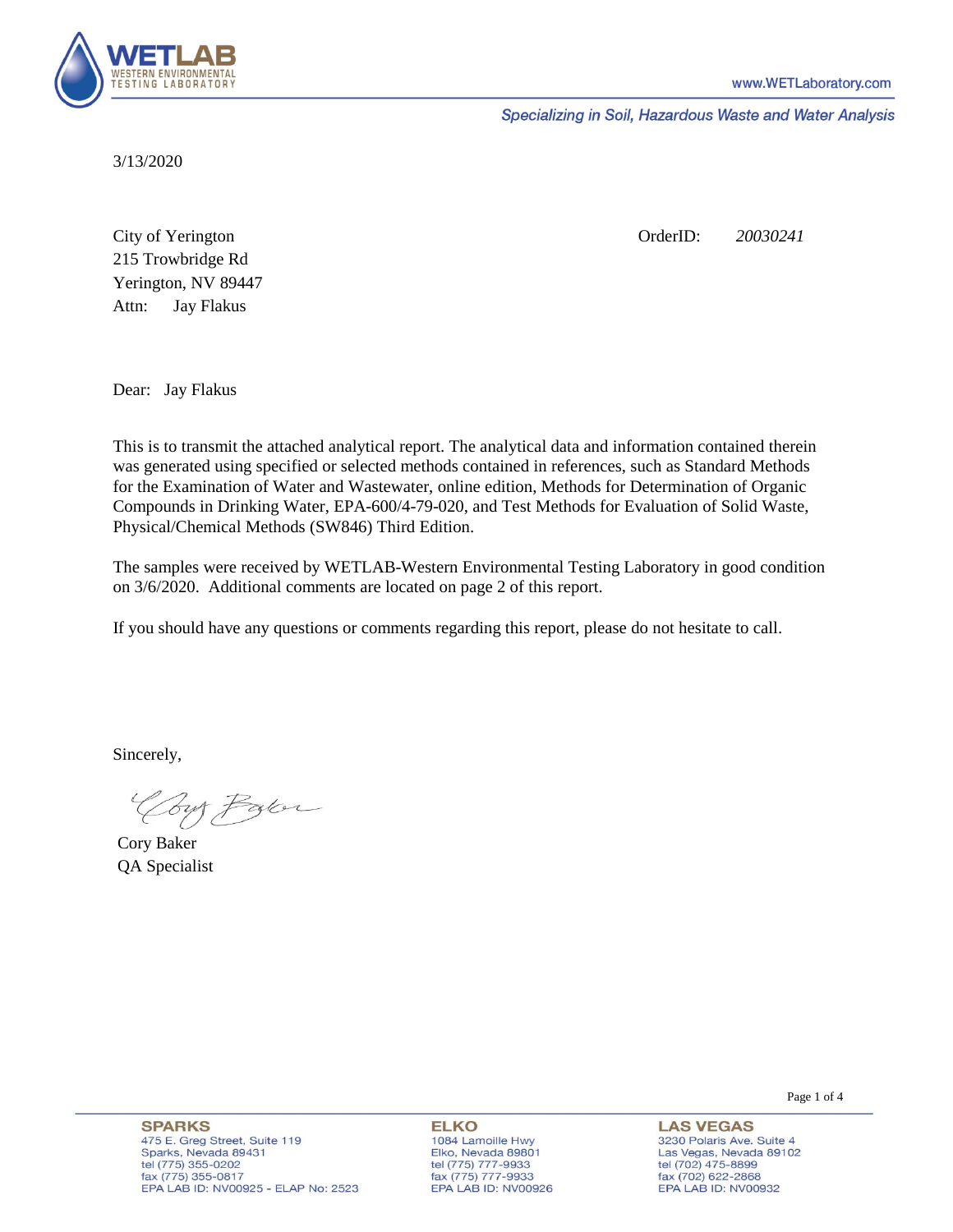## *City of Yerington - 20030241*

## **Specific Report Comments**

None

| <b>Report Legend</b> |    |                                                                                                                                                                                                                              |
|----------------------|----|------------------------------------------------------------------------------------------------------------------------------------------------------------------------------------------------------------------------------|
| B                    |    | -- Blank contamination; Analyte detected above the method reporting limit in an associated blank                                                                                                                             |
| D                    | ۰. | Due to the sample matrix dilution was required in order to properly detect and report the analyte. The reporting limit has<br>been adjusted accordingly.                                                                     |
| <b>HT</b>            |    | Sample analyzed beyond the accepted holding time                                                                                                                                                                             |
| J                    | -- | The reported value is between the laboratory method detection limit and the laboratory practical quantitation limit. The<br>reported result should be considered an estimate.                                                |
| K                    |    | The TPH Diesel Concentration reported here likely includes some heavier TPH Oil hydrocarbons reported in the TPH<br>Diesel range as per EPA 8015.                                                                            |
| L                    |    | The TPH Oil Concentration reported here likely includes some lighter TPH Diesel hydrocarbons reported in the TPH Oil<br>range as per EPA 8015.                                                                               |
| M                    |    | -- The matrix spike/matrix spike duplicate (MS/MSD) values for the analysis of this parameter were outside acceptance<br>criteria due to probable matrix interference. The reported result should be considered an estimate. |
| N                    | ۰. | There was insufficient sample available to perform a spike and/or duplicate on this analytical batch.                                                                                                                        |
| NC.                  |    | Not calculated due to matrix interference                                                                                                                                                                                    |
| QD                   | ۰. | The sample duplicate or matrix spike duplicate analysis demonstrated sample imprecision. The reported result should be<br>considered an estimate.                                                                            |
| QL                   |    | The result for the laboratory control sample (LCS) was outside WETLAB acceptance criteria and reanalysis was not<br>possible. The reported data should be considered an estimate.                                            |
| S                    |    | Surrogate recovery was outside of laboratory acceptance limits due to matrix interference. The associated blank and LCS<br>surrogate recovery was within acceptance limits                                                   |
| SC.                  |    | Spike recovery not calculated. Sample concentration $>4X$ the spike amount; therefore, the spike could not be adequately<br>recovered                                                                                        |
| U                    | ۰. | The analyte was analyzed for, but was not detected above the level of the reported sample reporting/quantitation limit. The<br>reported result should be considered an estimate.                                             |
| Conoral Lah Commonte |    |                                                                                                                                                                                                                              |

**General Lab Comments**

Per method recommendation (section 4.4), Samples analyzed by methods EPA 300.0 and EPA 300.1 have been filtered prior to analysis.

The following is an interpretation of the results from EPA method 9223B:

A result of zero (0) indicates absence for both coliform and Escherichia coli meaning the water meets the microbiological requirements of the U.S. EPA Safe Drinking Water Act (SDWA). A result of one (1) for either test indicates presence and the water does not meet the SDWA requirements. Waters with positive tests should be disinfected by a certified water treatment operator and retested.

Per federal regulation the holding time for the following parameters in aqueous/water samples is 15 minutes: Residual Chlorine, pH, Dissolved Oxygen, Sulfite.

**LAS VEGAS** 3230 Polaris Ave. Suite 4 Las Vegas, Nevada 89102 tel (702) 475-8899 fax (702) 47 3-8899<br>fax (702) 622-2868<br>EPA LAB ID: NV00932

Page 2 of 4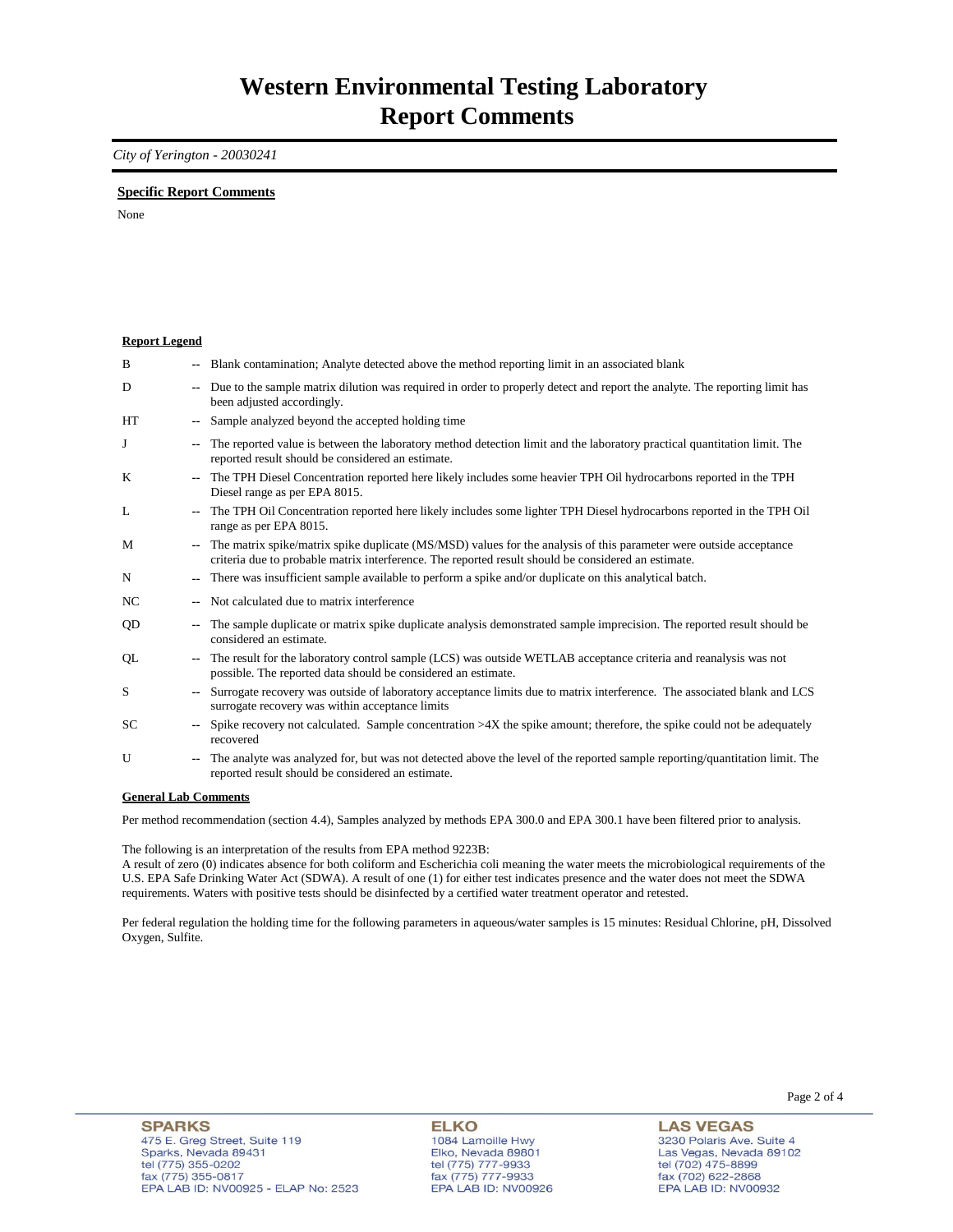۰

## **Western Environmental Testing Laboratory Analytical Report**

| <b>City of Yerington</b>        |                                     |                                 |           |              |           | <b>Date Printed:</b>                     |               | 3/13/2020       |         |
|---------------------------------|-------------------------------------|---------------------------------|-----------|--------------|-----------|------------------------------------------|---------------|-----------------|---------|
| 215 Trowbridge Rd               |                                     |                                 |           |              |           | OrderID:                                 |               | 20030241        |         |
| Yerington, NV 89447             |                                     |                                 |           |              |           |                                          |               |                 |         |
| <b>Attn:</b> Jay Flakus         |                                     |                                 |           |              |           |                                          |               |                 |         |
| <b>Phone:</b> (775) 302-1155    | <b>NoFax</b><br><b>Fax:</b>         |                                 |           |              |           |                                          |               |                 |         |
| <b>PO</b> \Project:             | City Of Yerington NV/OPEN/LY-0255-C |                                 |           |              |           |                                          |               |                 |         |
|                                 |                                     |                                 |           |              |           |                                          |               |                 |         |
| <b>Customer Sample ID:</b>      | South Lyon Medical                  |                                 |           |              |           | <b>Collect Date/Time:</b> 3/6/2020 09:05 |               |                 |         |
| <b>WETLAB Sample ID:</b>        | 20030241-001                        | <b>Field Residual Chlorine:</b> |           | $0.46$ mg/L  |           | <b>Receive Date:</b> 3/6/2020 11:42      |               |                 |         |
| Analyte                         | <b>Method</b>                       | <b>Results</b><br><b>Units</b>  |           | DF           | <b>RL</b> | <b>Analyzed</b>                          | <b>DW MCL</b> | Pass/Fail LabID |         |
| <b>Microbiological Analyses</b> |                                     |                                 |           |              |           |                                          |               |                 |         |
| <b>Total Coliform</b>           | SM 9223B (IDEXX 0                   |                                 | /100 mL   | -1           |           | 3/6/2020                                 | $0/100$ mL    | Pass            | NV00925 |
| Escherichia Coli                | SM 9223B (IDEXX 0                   |                                 | $/100$ mL | $\mathbf{1}$ |           | 3/6/2020                                 | $0/100$ mL    | Pass            | NV00925 |
| <b>Customer Sample ID:</b>      | 4 Cherry Hills Dr.                  |                                 |           |              |           | <b>Collect Date/Time:</b> 3/6/2020 09:40 |               |                 |         |
| <b>WETLAB Sample ID:</b>        | 20030241-002                        | <b>Field Residual Chlorine:</b> |           | $0.45$ mg/L  |           | <b>Receive Date:</b> 3/6/2020 11:42      |               |                 |         |
| Analyte                         | Method                              | <b>Results</b><br>Units         |           | DF           | RL        | Analyzed                                 | <b>DW MCL</b> | Pass/Fail LabID |         |
| <b>Microbiological Analyses</b> |                                     |                                 |           |              |           |                                          |               |                 |         |
| <b>Total Coliform</b>           | SM 9223B (IDEXX 0                   |                                 | $/100$ mL | $\mathbf{1}$ |           | 3/6/2020                                 | $0/100$ mL    | Pass            | NV00925 |
| Escherichia Coli                | SM 9223B (IDEXX 0                   |                                 | $/100$ mL | $\mathbf{1}$ |           | 3/6/2020                                 | $0/100$ mL    | Pass            | NV00925 |
| <b>Customer Sample ID:</b>      | 185 Sunset Hills Dr.                |                                 |           |              |           | <b>Collect Date/Time:</b> 3/6/2020 09:50 |               |                 |         |
| <b>WETLAB Sample ID:</b>        | 20030241-003                        | <b>Field Residual Chlorine:</b> |           | $0.99$ mg/L  |           | <b>Receive Date:</b> 3/6/2020 11:42      |               |                 |         |
| Analyte                         | Method                              | <b>Results</b><br><b>Units</b>  |           | DF           | <b>RL</b> | Analyzed                                 | <b>DW MCL</b> | Pass/Fail LabID |         |
| <b>Microbiological Analyses</b> |                                     |                                 |           |              |           |                                          |               |                 |         |
| <b>Total Coliform</b>           | SM 9223B (IDEXX 0                   |                                 | $/100$ mL | $\mathbf{1}$ |           | 3/6/2020                                 | $0/100$ mL    | Pass            | NV00925 |
| Escherichia Coli                | SM 9223B (IDEXX 0                   |                                 | $/100$ mL | 1            |           | 3/6/2020                                 | $0/100$ mL    | Pass            | NV00925 |
| <b>Customer Sample ID:</b>      | 352 2nd Ave.                        |                                 |           |              |           | <b>Collect Date/Time:</b> 3/6/2020 09:20 |               |                 |         |
| <b>WETLAB Sample ID:</b>        | 20030241-004                        | <b>Field Residual Chlorine:</b> |           | $0.50$ mg/L  |           | <b>Receive Date:</b> 3/6/2020 11:42      |               |                 |         |
| Analyte                         | <b>Method</b>                       | <b>Results</b><br>Units         |           | DF           | RL        | Analyzed                                 | <b>DW MCL</b> | Pass/Fail LabID |         |
| <b>Microbiological Analyses</b> |                                     |                                 |           |              |           |                                          |               |                 |         |
| <b>Total Coliform</b>           | SM 9223B (IDEXX 0                   |                                 | $/100$ mL | 1            |           | 3/6/2020                                 | $0/100$ mL    | Pass            | NV00925 |
| Escherichia Coli                | SM 9223B (IDEXX 0                   |                                 | $/100$ mL | -1           |           | 3/6/2020                                 | $0/100$ mL    | Pass            | NV00925 |

*DF=Dilution Factor, RL = Reporting Limit (minimum 3X the MDL), ND = Not Detected <RL or <MDL (if listed)* Page 3 of 4

**SPARKS** 475 E. Greg Street, Suite 119 Sparks, Nevada 89431<br>tel (775) 355-0202<br>fax (775) 355-0817 EPA LAB ID: NV00925 - ELAP No: 2523

**ELKO** 1084 Lamoille Hwy Polyton, Nevada 89801<br>tel (775) 777-9933<br>fax (775) 777-9933<br>EPA LAB ID: NV00926

**LAS VEGAS** 3230 Polaris Ave. Suite 4 Las Vegas, Nevada 89102<br>tel (702) 475-8899<br>fax (702) 622-2868<br>EPA LAB ID: NV00932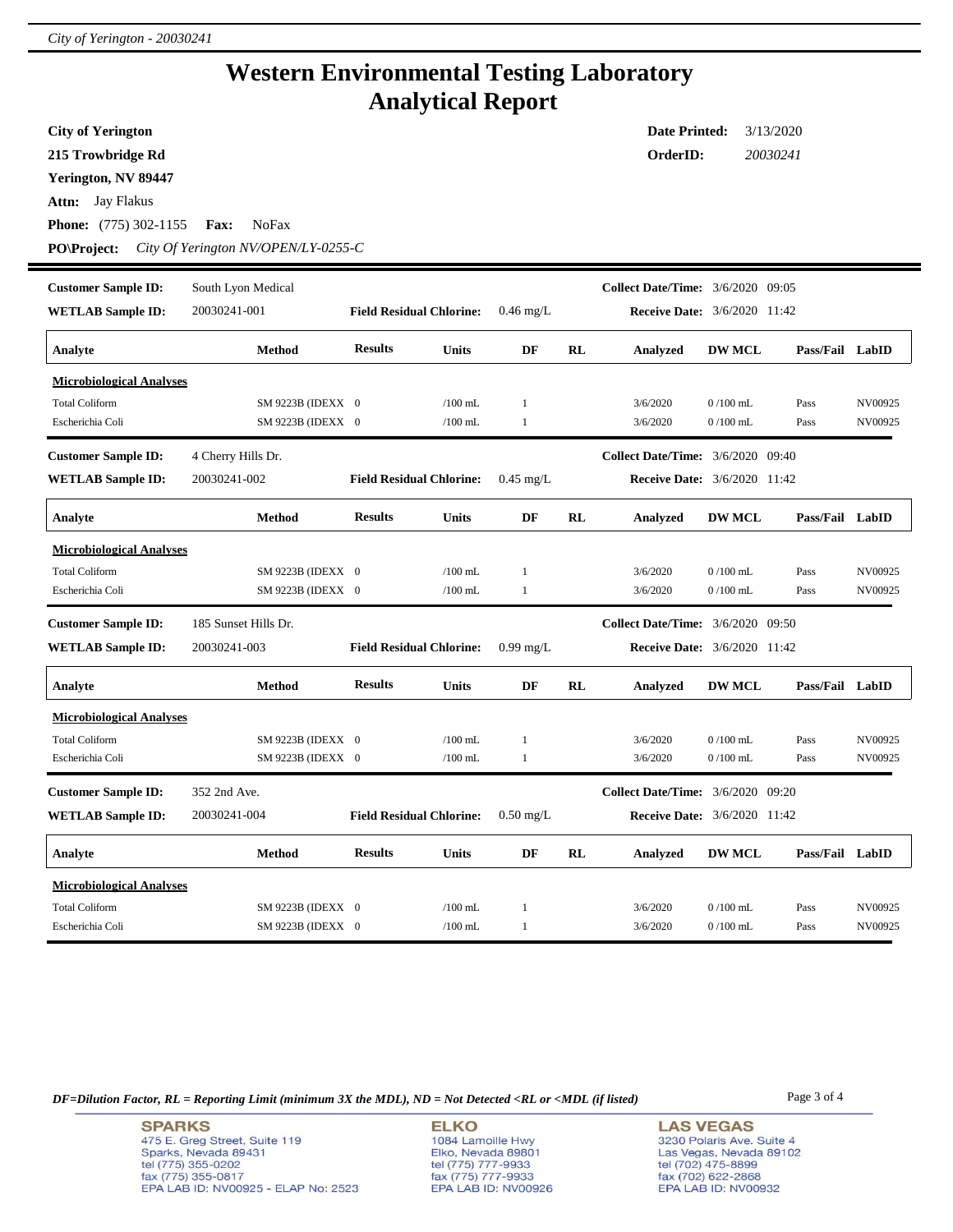## **Western Environmental Testing Laboratory QC Report**

| <b>OCBatchID</b> | <b>OCTvpe</b> | <b>Parameter</b>      | Method                 | <b>Result</b> | Actual | % Rec | Units     |
|------------------|---------------|-----------------------|------------------------|---------------|--------|-------|-----------|
| QC20030274       | Blank 1       | <b>Total Coliform</b> | <b>SM 9223B (IDEX)</b> |               |        |       | $/100$ mL |
|                  |               | Escherichia Coli      | <b>SM 9223B (IDEX)</b> |               |        |       | $/100$ mL |

*DF=Dilution Factor, RL = Reporting Limit (minimum 3X the MDL), ND = Not Detected <RL or <MDL (if listed)* Page 4 of 4

**SPARKS** 475 E. Greg Street, Suite 119 Sparks, Nevada 89431<br>tel (775) 355-0202<br>fax (775) 355-0817 EPA LAB ID: NV00925 - ELAP No: 2523

**ELKO** 1084 Lamoille Hwy Polyton, Nevada 89801<br>tel (775) 777-9933<br>fax (775) 777-9933<br>EPA LAB ID: NV00926

**LAS VEGAS** 3230 Polaris Ave. Suite 4 Las Vegas, Nevada 89102<br>tel (702) 475-8899<br>fax (702) 622-2868<br>EPA LAB ID: NV00932